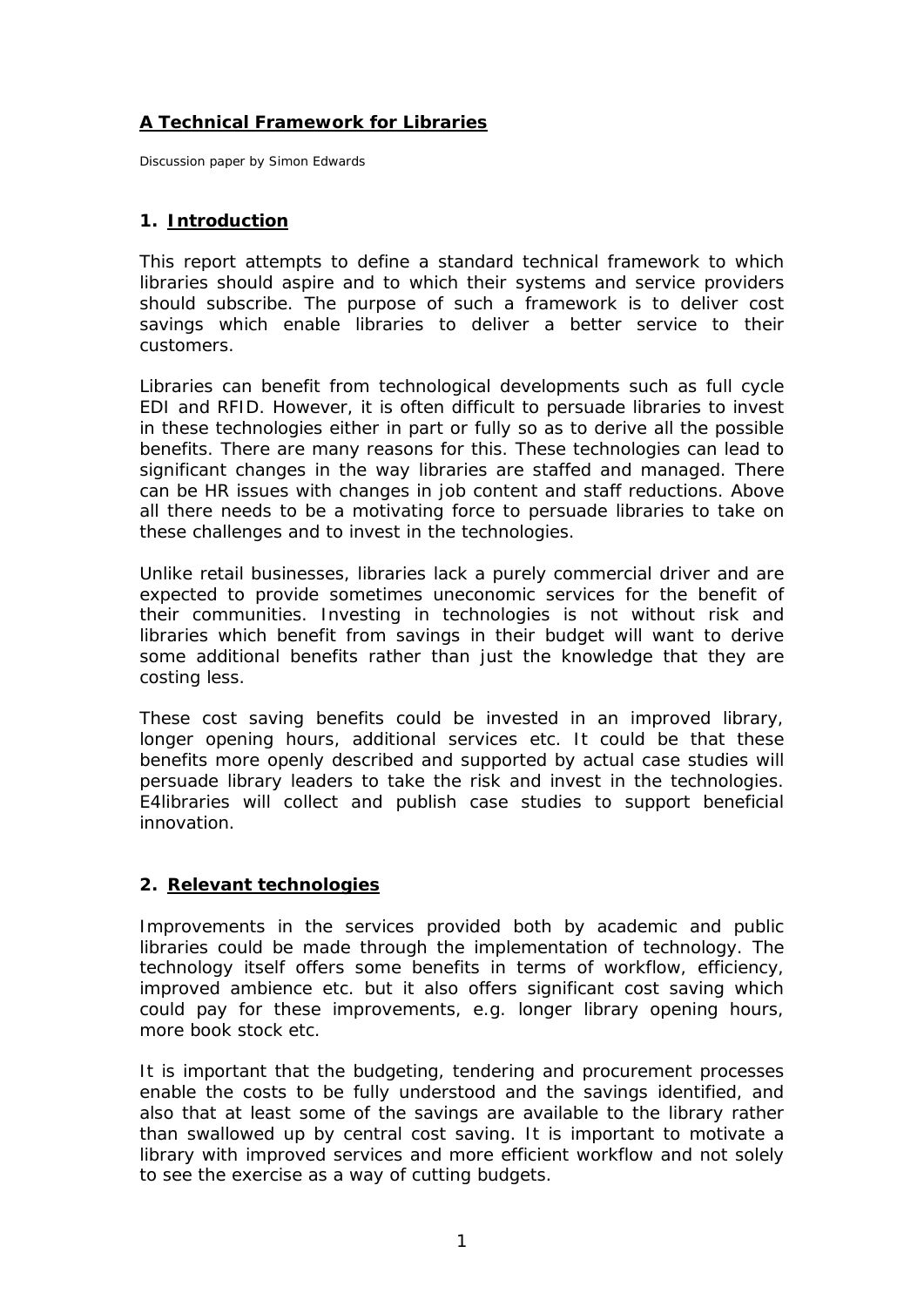There is a danger that resources will be diverted to new and more exciting areas such as the digital delivery of resources and away from books. It may already be difficult at this time to ask for funds to invest in EDI/RFID to improve acquisitions/cataloguing and stock management of books while we are at the start of a new digital revolution, but surely the need for improved and efficient management of books has never been greater. Perhaps this is a last chance to get books in libraries sorted out and if we fail to take this chance then the future will be digital and printed books will disappear from libraries over the next few years.

What technological or practical strategies should be deployed to achieve the necessary cost savings to deliver these suggested improvements?

#### EDI

• Full cycle EDI (where each additional message contributes to the total available benefit)

Quotes (vital for efficient supplier stock selection) **Orders** Order Response Order Fulfilment Invoice

- Library systems suppliers should ensure that their systems are fully EDI-compliant and capable of managing all relevant messages.
- Additional web-based services which provide information, accept orders etc. should be encouraged. Several of the library stock suppliers (both academic and public) have developed innovative services of this kind and where these add value to libraries they should be promoted through the e4libraries project.
- Adherence to BIC standards for EDI messages. The standards need to be reviewed in the light of actual practice. A new introductory overview document needs to be produced to ensure that libraries start by asking for standard solutions rather than starting with a blank sheet and then possibly developing non-standard solutions.
- Automated links between library management systems and Local Authority or other institutional finance systems to ensure that invoice approval and payment is carried out in the most efficient way.

#### RFID

- Currently used mostly for self-service, self-issue, self-return and automated fines, proper deployment of RFID technology can deliver substantial additional savings over extended periods. It can also be used to:
	- reduce stocktaking time;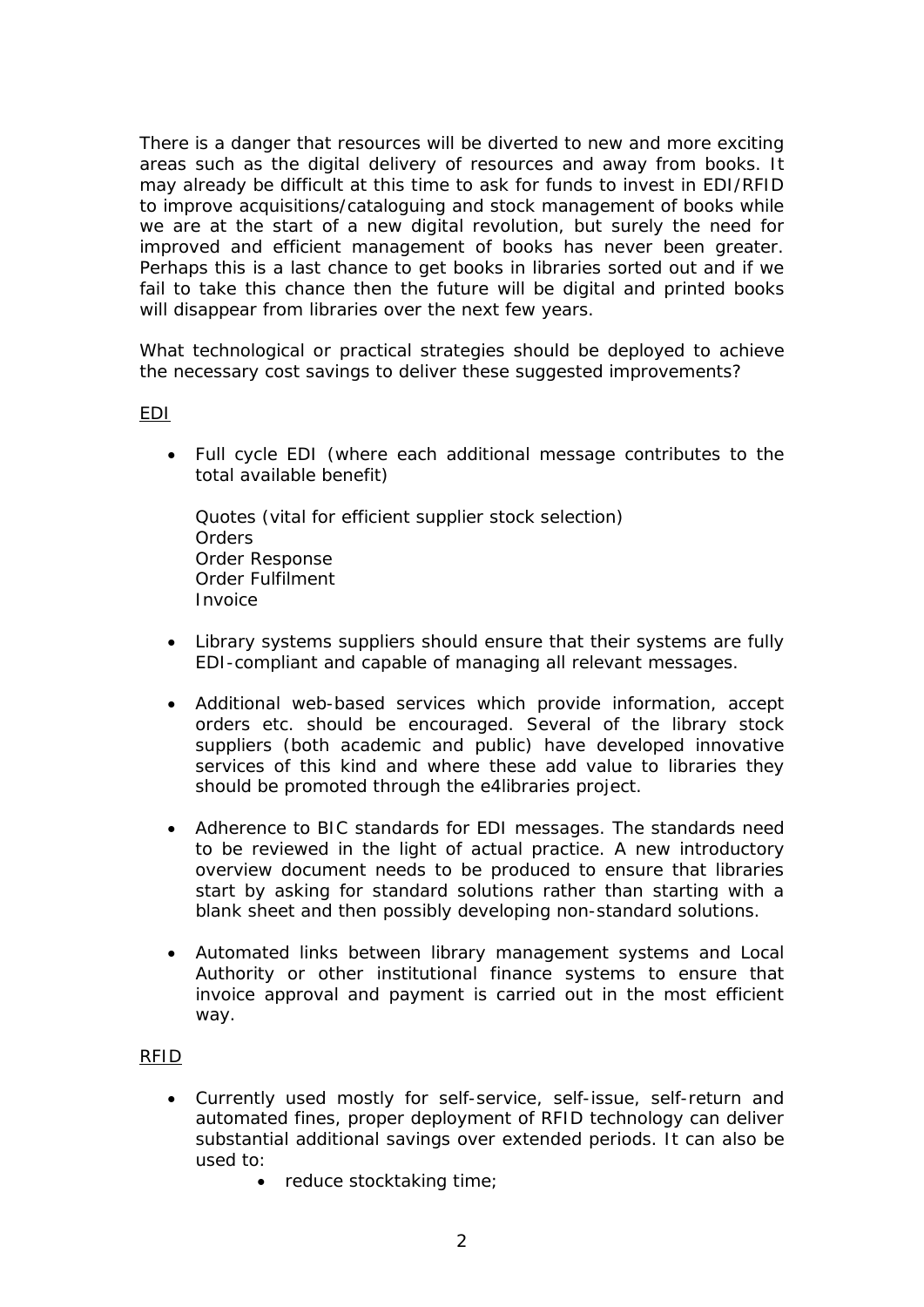- improve stock checking;
- help with mis-shelved books:
- identify books that a user is taking out of the library;
- help to keep stock records on the LMS up to date.
- Deploying RFID technology can also free up space in the library by removing what some see as an intimidating central service desk and provide an opportunity to redesign the layout of the library
- Ensure that the tasks performed by library management systems and RFID systems do not overlap, leading to conflicting information held in two places with resulting problems of updating/duplication. Libraries should not see RFID systems as a back-up for the LMS for those rare occasions when the LMS goes down. It is better to limit service for that one evening a year when books cannot be issued due to a system fault than to build a duplicate capability via RFID.
- Encourage the use of standards in RFID and prevent the use of proprietary solutions which lock libraries into a developmental dead end.

#### Stock management

- In order to reduce reliance on an expensive local cataloguing function (duplicated all round the country), it should be considered good practice to obtain product information from certain external agencies which are certified to deliver high quality appropriate information and for this information to be automated to fit into LMS, OPAC etc.
- Supplier stock selection has been shown to deliver cost savings by reductions in the acquisitions team and workflow simplification, but this is mostly focused on new titles. There remains a need for an acquisitions function to purchase books for customer requests, local needs and to manage stock.
- Standardise and minimise servicing requirements. Libraries should evaluate what they or their users actually gain from heavy levels of servicing. Although there is a potential problem in placing new reduced-servicing books alongside more complex serviced books, the focus should be on why each element is included in a servicing specification: identification on the shelf, identification outside the library, protection, security and so on. Some of these elements may now be provided by RFID and other solutions. Are many libraries duplicating these facilities? A saving of just a few pence on servicing a book could amount to a significant saving given the many thousands of books purchased each year by a consortium.
- Current bibliographic supply reflects the traditional way in which libraries have always catalogued and purchased books. Now with supplier selection, out-sourced cataloguing or bought-in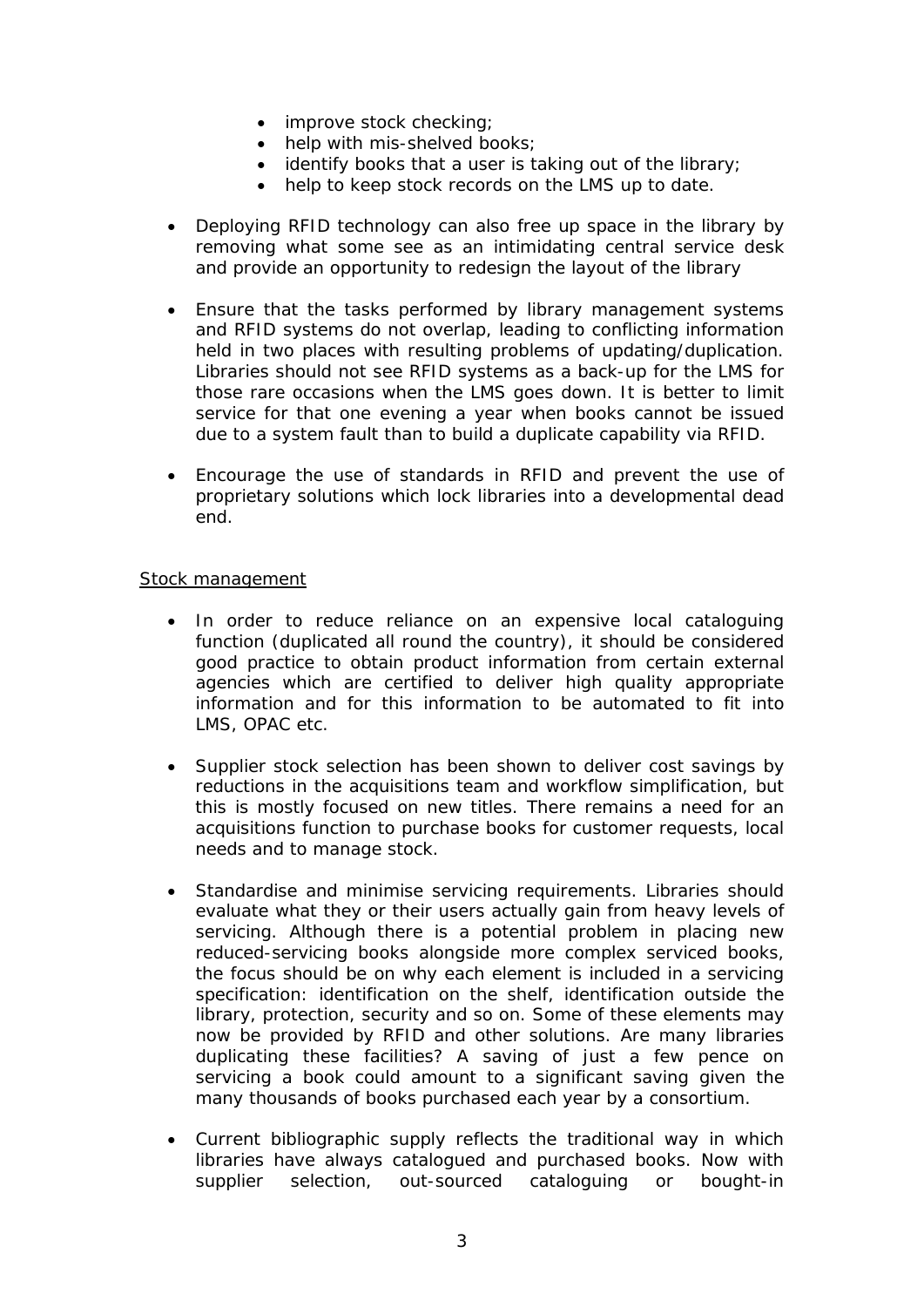bibliographic feeds, it may be time to look again at the traditional division between acquisitions and cataloguing. Could these functions, the systems which support them and the data feeds that serve them be more fully integrated? Is the level of cataloguing still appropriate for users and their needs? Is Dewey to the nth decimal place still necessary when almost nobody searches by classification any more? Could the shelves still be kept in order if the number of decimal places was reduced? Modern Internet searching has developed significantly over the last ten years in its sophistication. Similarly the data available to search has moved from basic metadata to the full text of many of the books and resources. Often library catalogues are still driven by extremely precise but restricted metadata via MARC feeds. Do library catalogues and OPACs now deliver sufficient content and value to users? It is possible that acquisitions and cataloguing are still separate functions simply because the systems developed to support them were geared to these two separate functions. Starting from today would not a systems supplier develop a new acquisitions function and automatically feed a full rich catalogue record straight into the LMS/OPAC?

#### Other possibilities

- Much more could be done to promote the library service both to existing customers and non-users. A range of innovative online services might be made available to members. (In theory, libraries could have data and access that supermarkets would kill for, although they may be prevented from leveraging these assets by policy or data protection rules. This could perhaps be overcome in future by using an 'opt in' approach so that users can give permission to libraries to use their information to provide them with better services.)
- Libraries should be alert to the opportunities for better interaction with their customers by providing online catalogue access, using email or SMS text to promote library use, recommend titles, show cover images and maybe a 'search inside' facility; enable customers to reserve books; or host virtual reading groups.

#### Academic libraries

- Much of the focus of this report is on the public libraries but academic libraries can also benefit from this technical framework although some of their requirements will be different.
- Academics and lecturers need to input to library purchase decisions and this can be done efficiently by library management systems offering metadata and approval screens which ensure that orders are not delayed by an over-complex approval process.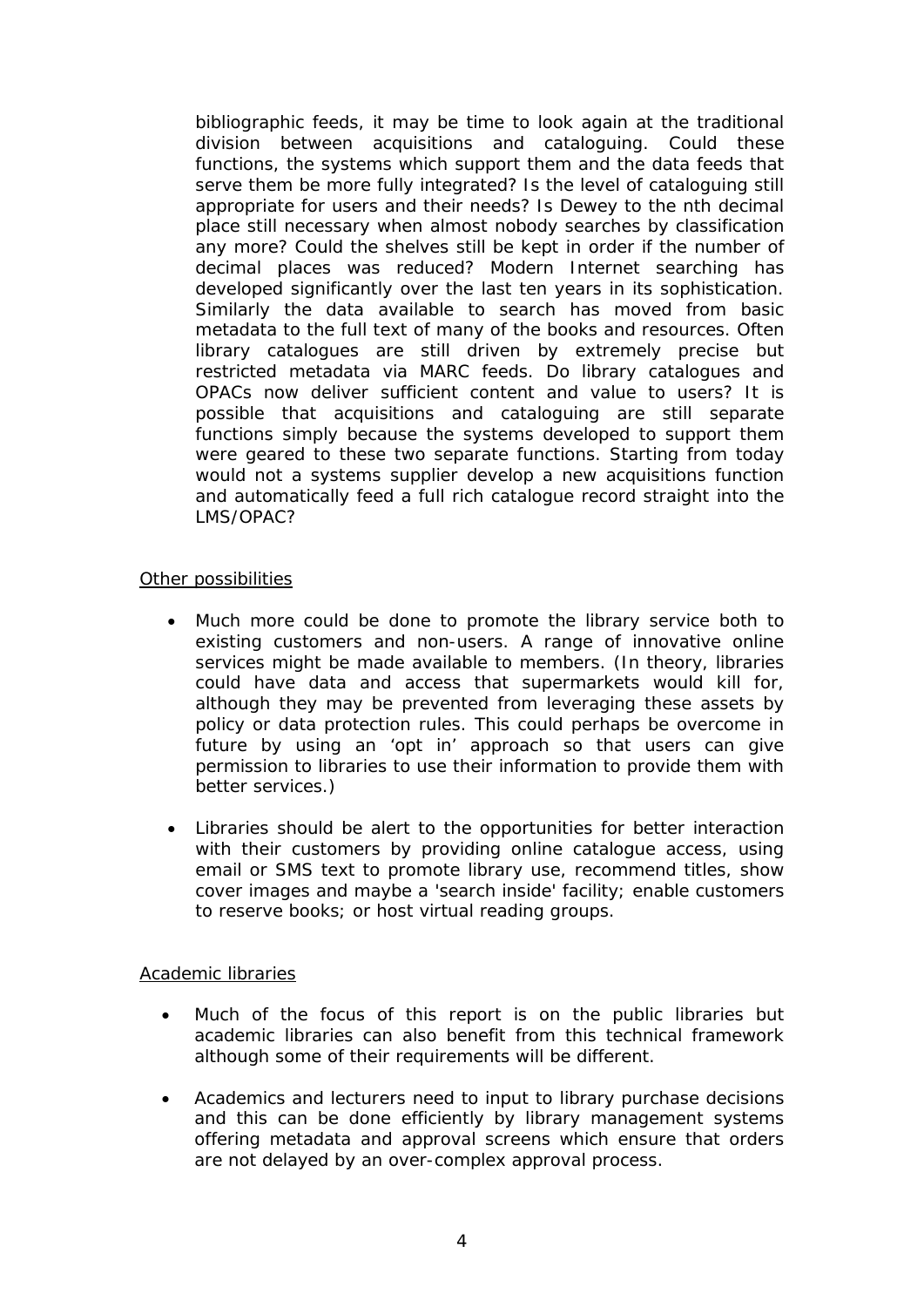- Academic libraries already provide long opening hours and sophisticated self service and self issue, often via RFID technology. Ensuring that their suppliers adopt appropriate international standards will help academic libraries share and collaborate with other academic libraries or local public libraries as appropriate.
- Academic libraries often have even more stringent cataloguing requirements than public libraries but given that the student body is now completely used to searching online for resources, is this cataloguing detail necessary or cost effective?

# **3. Accreditation**

The intention is that this framework should lead to an accreditation scheme for the library supply chain. This will enable academic and public libraries, systems suppliers and stock suppliers to demonstrate to their users, customers, trading partners and stakeholders that they are modern, technologically capable, efficient organisations, and will in many cases simply reflect and reward the work which has been going on in many of these organisations for years. In particular, accreditation will draw attention to the fact that EDI is much more than just orders or orders and quotes. The scheme will emphasise the need for full-cycle EDI (according to library stock suppliers adopted by no more than 15% of libraries).

From the perspective of libraries themselves, the core elements of such a scheme would be:

- Full-cycle EDI to industry standards
- Electronic links to corporate finance systems

Qualitative judgements would additionally be made, based on such things as:

- Use of bought-in catalogue data
- Use of supplier selection for mass-market new titles utilising library stock suppliers' online services to manage library acquisitions profile and integrated with EDI Quotes message
- Standard servicing requirements
- Self-service check out using bar codes or RFID
- Additional RFID functionality
- Other technical innovations